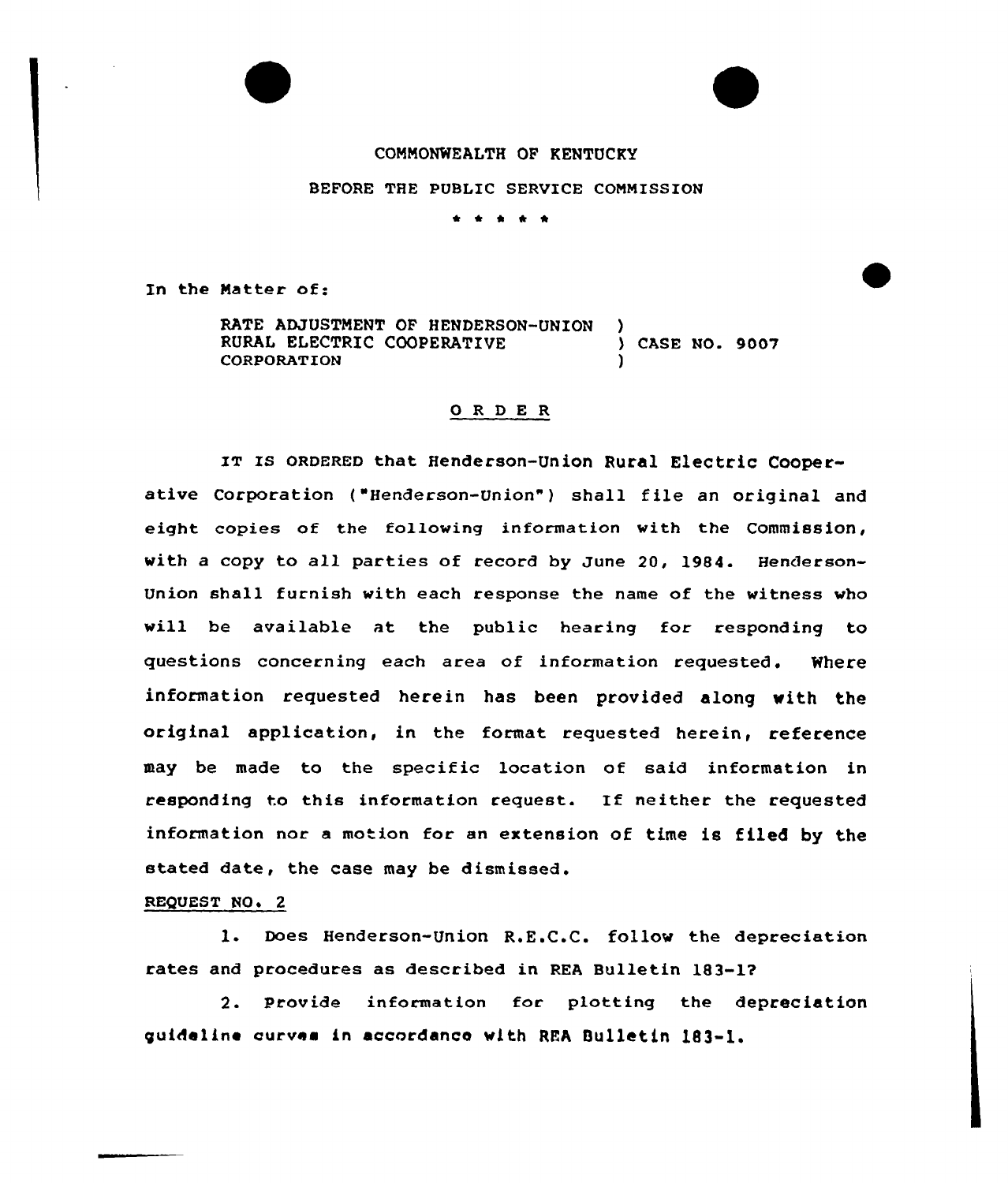

Furnish the date in the format shown on the attached data sheet No. l.

3. Does Henderson-Union R.E.C.C. propose any changes in depreciation rates2

4. Furnish <sup>a</sup> list of depreciation expenses in the format shovn on the attached date sheet No. 2.

Done at Frankfort, Kentucky, this 7th day of June, 1984.

PUBLIC SERUICE COMNISSION

ulle

ATTEST:

**Secretary**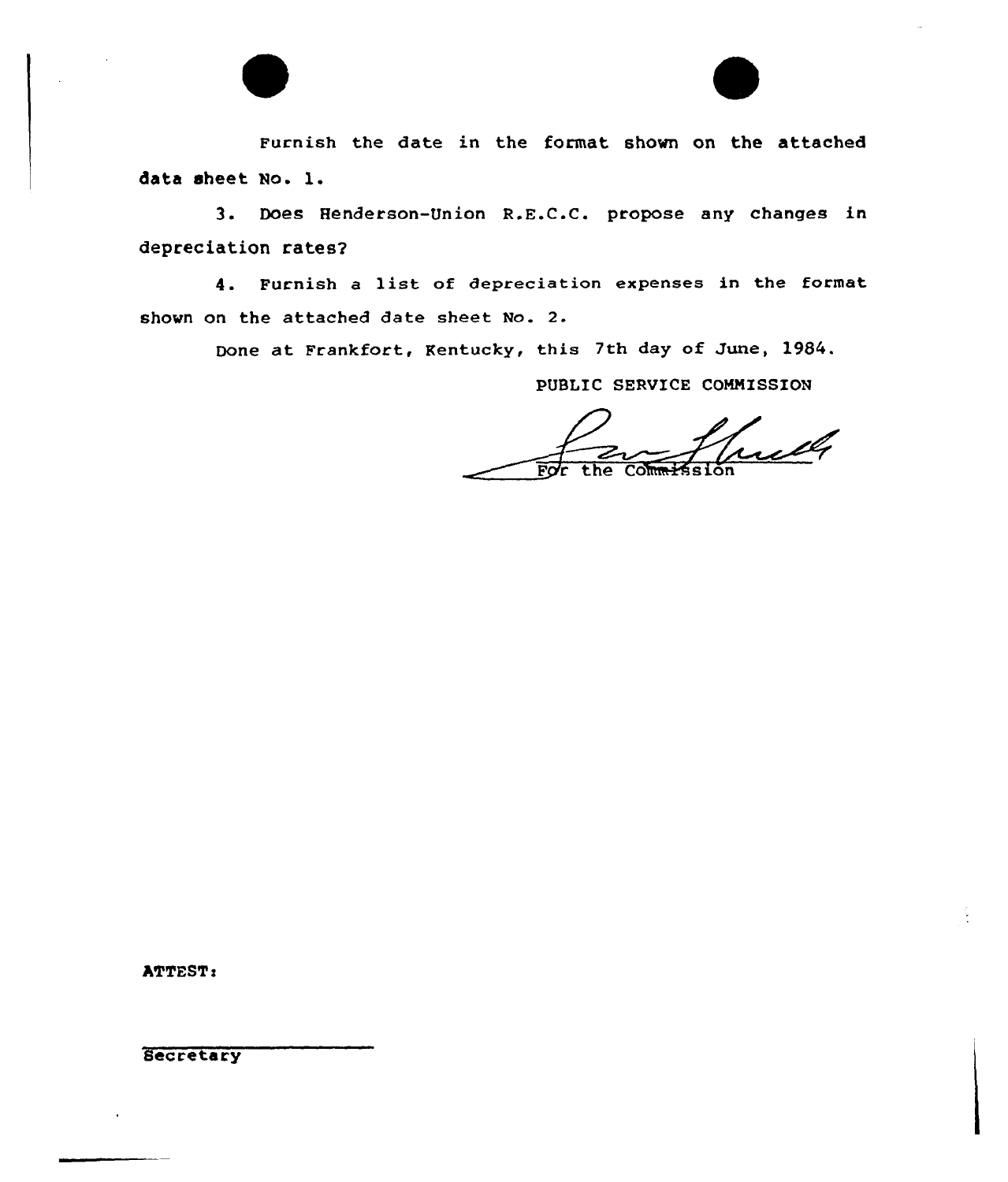Utility:<br>Case Nember:<br>Date:

## NOR ANG ANG ATAWANG CURVE<br>NANG SELATANG KOLORANG CURVE<br>NG ANG ANG ATA

 $\overline{\phantom{a}}$ 

 $\ddot{\phantom{1}}$ 

| 6961<br>0261 | 1271 | 7251 | [73] | 6461 | 1980 | 1861 | 1982        | 1989 |                                                                                       |                      |
|--------------|------|------|------|------|------|------|-------------|------|---------------------------------------------------------------------------------------|----------------------|
|              |      |      |      |      |      |      |             |      | Year Ended<br>December 31,                                                            |                      |
|              |      |      |      |      |      |      |             |      | Distribution<br>Plant in<br>$\frac{3 \text{error} \cdot \text{ref}}{(1)}$             |                      |
|              |      |      |      |      |      |      |             |      | Accumulated Provision<br>for Depreciation<br>Distribution<br>Plant<br>(2)<br>(2)      | T-E8I NILITING VAN   |
|              |      |      |      |      |      |      |             |      | Reaerve<br>$\frac{\text{Rate 10}}{(3)-(2)}$ :<br>Ξ                                    | $\ddot{\phantom{0}}$ |
|              |      |      | 1979 | 1980 | 1861 |      | <b>7861</b> | 1983 | Current Distribution<br>Plant to<br>Distribution Plant<br>Ten Years Frior<br>Ratio of |                      |

(FSC Data Sheet No. 1)

 $\bar{\gamma}$ 

 $\overline{\phantom{a}}$ 

 $\ddot{\phantom{0}}$